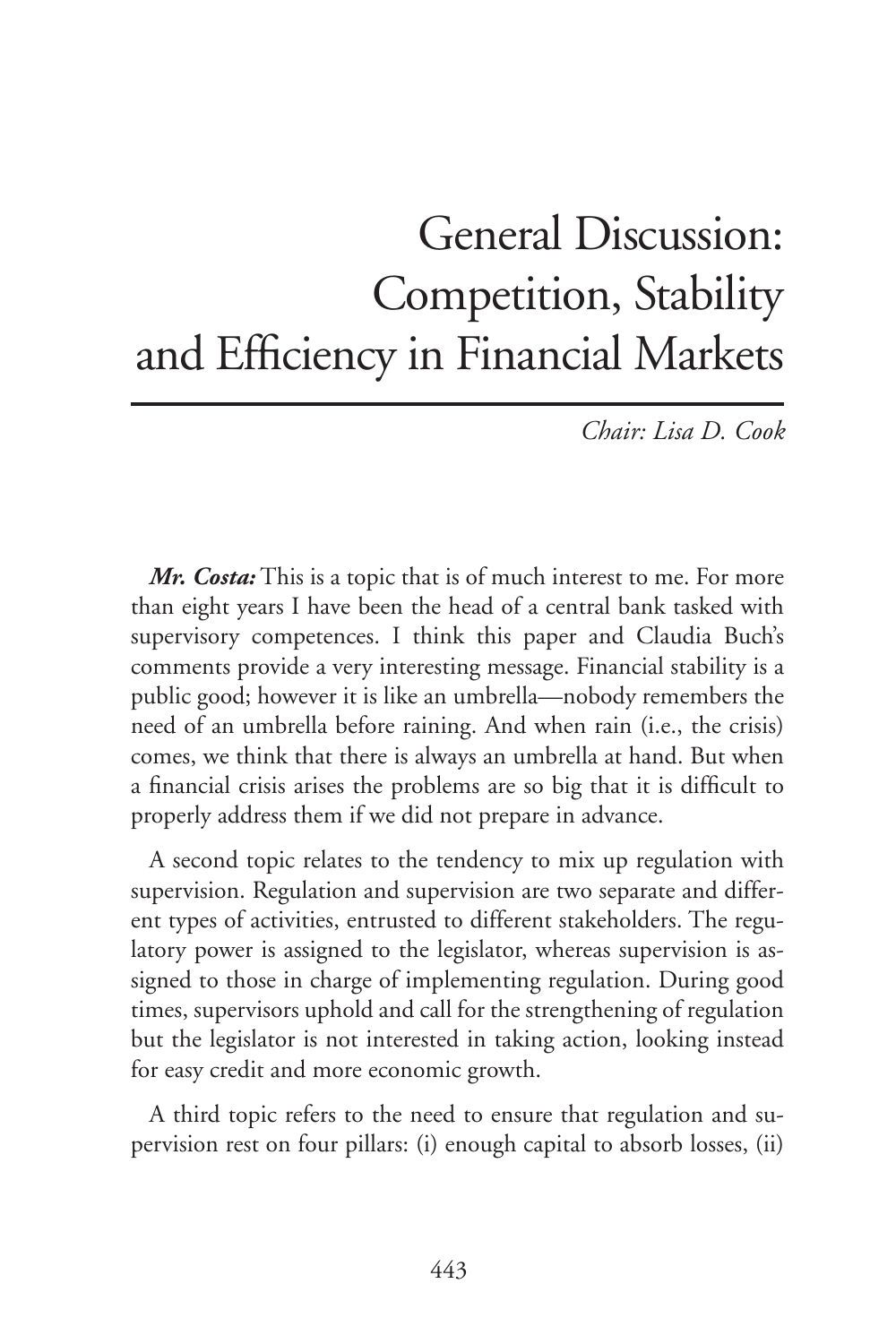a system to control risk taking and adequate leverage, (iii) liquidity, and (iv) stress tests, critical to deal with the cycle.

A fourth topic concerns the scope of supervision. It's not a question of institutions; it's a question of activities. With the advent of new technologies, activity is spread around beyond institutions under supervision. If regulation and supervision are not activity-centered but remain institutional-centered, it will become harder to safeguard financial stability.

A final topic regarding governance. It's not possible to have good governance if there are no stakeholders pursuing it. Currently, the stock exchange dynamics with quarterly presentation of results give a big incentive to take more risks and window-dress statements. This means that it's very important that all relevant stakeholders are aware of the consequences upon failures, including resolution and bail in, in order to act pre-emptively and know the balance sheet risks over time instead of only waiting for the next quarterly disclosure.

In the end, efficiency is a problem for banks. Regulators and supervisors need to ensure stability and conditions for competition. So I agree very much with the idea that we need competition in parallel with stronger regulation, and even more effective supervision.

*Mr. De Gregorio:* I like the paper a lot because it tackles rigorously the idea that there is a trade-off between competition and financial stability. In order to have financial stability and strong banks, too much competition may be bad. And you argue that in order to avoid this trade-off we can do governance reform or increase capital requirements. My question is what's the reason why having more capital requirements could increase competition and efficiency at the same time? Because my view is that increasing capital requirements increases barriers to entry. So increasing significantly capital requirements, at some point you will result in having fewer banks. I think perhaps at very low levels of capital requirements, you may have an increased competition. But at some point it has to start biting competition.

My second question is the way you have thought about regulatory reforms outside the banking system. In order to induce competition through other participants of the capital markets without threatening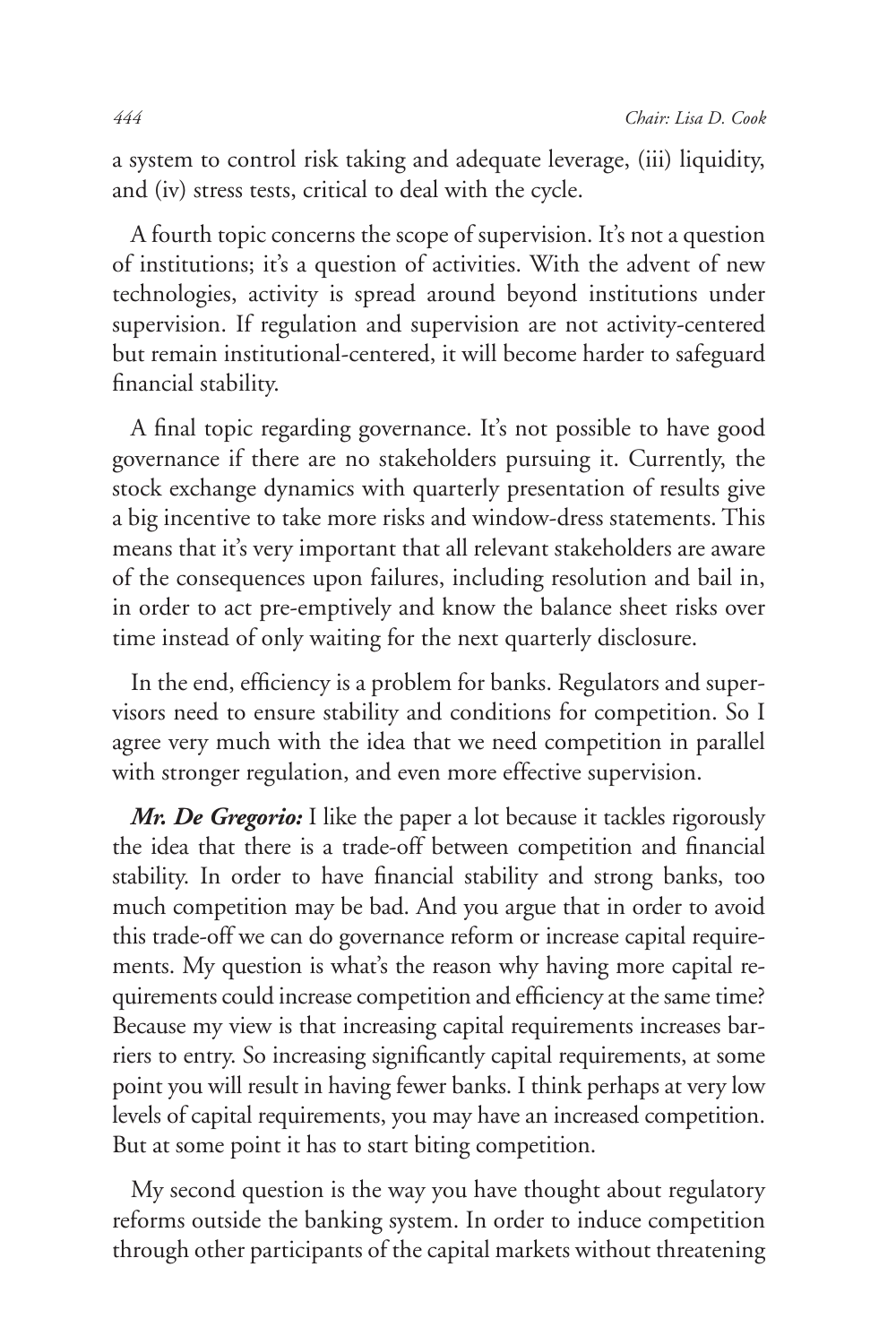the stability of the banking system. For example, all the development of the debt markets, I think they have put competitive pressures on the banking system, although there are other relevant financial stability issues with debt markets.

*Ms. Eberly:* First I want to congratulate the authors on a really ambitious paper, and trying to take a quantitative stand on some of the qualitative trade-offs that have been discussed many times and also bringing data to bear on that quantitative analysis. My specific question is that you emphasize the role of entry and exit in your model and allowing for that as implementing competition. But Carlos Costa alluded to this in his remarks that much of the entry in the banking system, especially recently in the United States, is outside of the formal banking system. And Antoinette Schoar yesterday referred to the fintechs. And so there's lots of entry there, but that could go—it's not obvious which way that goes to me. So maybe you have a view on this in terms of competition because some fintechs are sort of cherry-picking the banks, which would seem to nudge toward destabilization, but others are really competing in different markets than formal banks are, and others might just provide competitive check on risk taking that banks might like to do. So I'd like to hear your views on those questions.

*Ms. Mester:* I like this work very much. I think it's really going to be helpful in the way we think about things. But suppose we're in a world where the degree of scale economies in banking is rising over time, and there's some empirical evidence that that's true, and it's rising in a way that means competition is decreasing. Help me think through your policy prescriptions. Would we need to see increasing leverage ratios and capital requirements to actually sort of get to the point of your trade-off? Or, would there be other things that would happen? Would it just scale up? Just help me think through that because I find that a very intriguing result.

*Ms. Hirtle:* I wanted to, similar to Loretta Mester, help think through what banks are doing in your model, which has a single product that the banks compete in. But banks are multiproduct firms. Big banks, especially, compete with different sets of products. Some of the markets they compete in are global, some are national,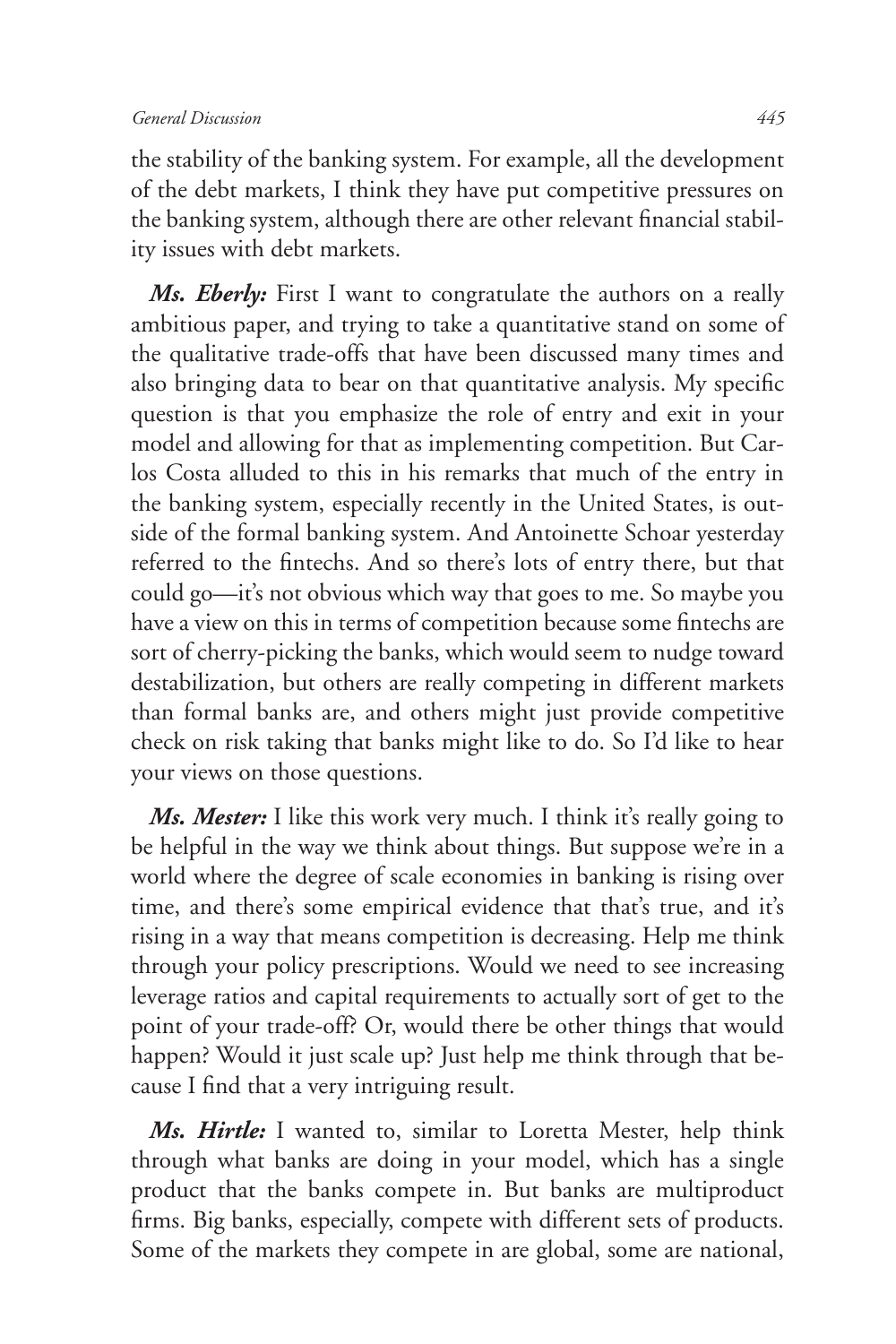some are local. So how do we think about what the state of competition is when there's that diversity?

*Mr. Levine:* First of all, thank you Claudia for the excellent comments. Let me discuss one of Claudia's questions: is it always the case that more competition leads to greater fragility? No, we're not making that argument. There are theories going the other way, and Claudia brings up one of those: A less competitive and more concentrated banking system could generate greater "too big to fail" Expectations increase risk taking incentives. Moreover, this could generate a nonlinear relationship between competition and fragility.

In the model, we have "too big to fail" and that causes incentives for excessive risk taking. We then examine in the model what happens to risk when competition intensifies? Would it be feasible to modify the model to have "too big to fail" be positively related to the structure of the banking system? I'm going to say yes, but since Dean Corbae would have to do that, I'll leave that for him to discuss.

In the econometrics, we examine a shock to competition at the individual bank level in every year for every single bank in the United States across a 20-year period and evaluate the impact of those shocks to competition on individual bank risk and systemic risk. So it's not just about the individual risk of the bank; it's about systemic risk. We find that the answer is yes and yes: competition increases individual bank fragility and systemic risk. We explored whether there are nonlinearities but we don't find those. But the United States is one market. This could differ in different markets where there are different levels of concentration.

Carlos Costa, all of these are fantastic points. I don't think there's a good reason for me to go through them, as I agree with them. I do want to say one thing though, and that is I don't think it's an either/or necessarily situation concerning supervision and regulation or governance. I think policies should target both. Indeed, improving supervision and regulation should involve actions that enhance private governance.

José De Gregorio, you asked a good question about capital. Dean is going to answer that. I think there's a bunch of questions that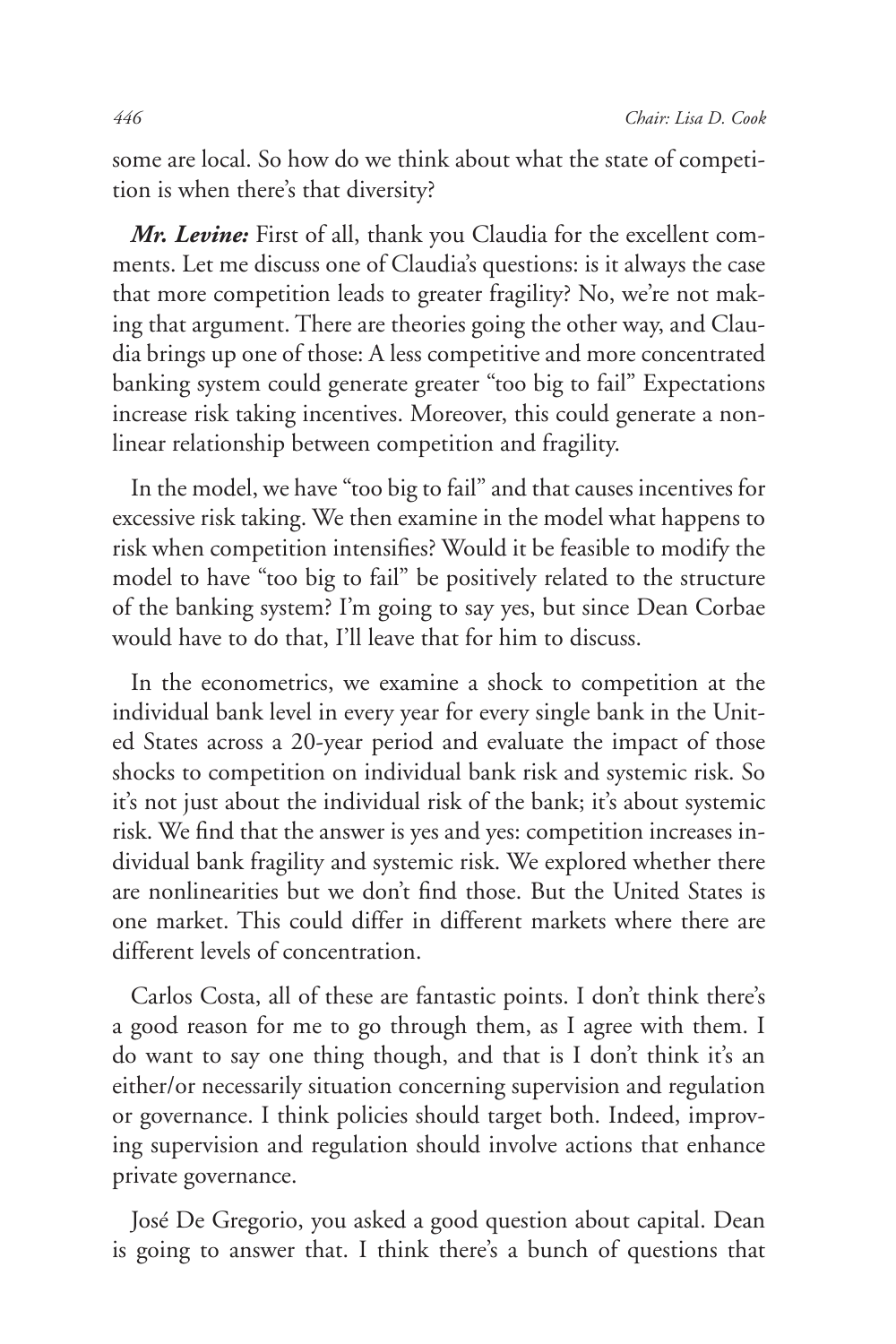come up, Loretta Mester, Jan Eberly and José, about competition from nonbank financial institutions. So here what we talk about is competition facing an institution. It doesn't matter where it comes from. We talk about it in the model in terms of bank entry, but it can be competition coming from any source. In the econometrics, we're looking at banks and we have very specific shocks to banks that come from the contestability of the market. By the way, it's not about concentration; it's about shocks to contestability. Analytically, at least right now, we're only thinking about what happens when this financial institution experiences a shock to competition, and seeing what happens.

Loretta, on economies of scale, if there are economies of scale and hence a natural tendency toward a few enormous banks, then the issue of "too big to fail" becomes a much bigger issue. Then the focus, especially in the context like the United States where there are no controlling shareholders, has to be on the executives. I don't understand why there's not more focus on having executives have much more of their wealth exposed to the bank. I don't see a way around that because unless you have great faith in the governance of banks and the ability of diffuse shareholders to effectively influence the bank's directors.

*Mr. Corbae:* I'll start with Bev Hirtle's question, which I think is a great question. The model doesn't have multiproduct banks and things like that, but that's obviously very important in the data. And that's something that the model should, in further work, should be addressed.

I kind of think Jan and Loretta's questions are in some sense related. The fintech kind of stuff can generate some of the increasing returns. I think in some independent work I've been doing with Pablo we find some evidence for that as well in the data. In Jan's case, in the model, I mean our competition is happening in trying to get funds. If there's a shadow banking sector that you're competing with, then it's going to raise the costs of funds to you, and the same ideas are going to pass through the model. And actually then, we have this model that allows you to kind of think about the short run and then the long run, and in the long run, that would generate a decreasing size of the banking sector. And then Loretta, our model doesn't have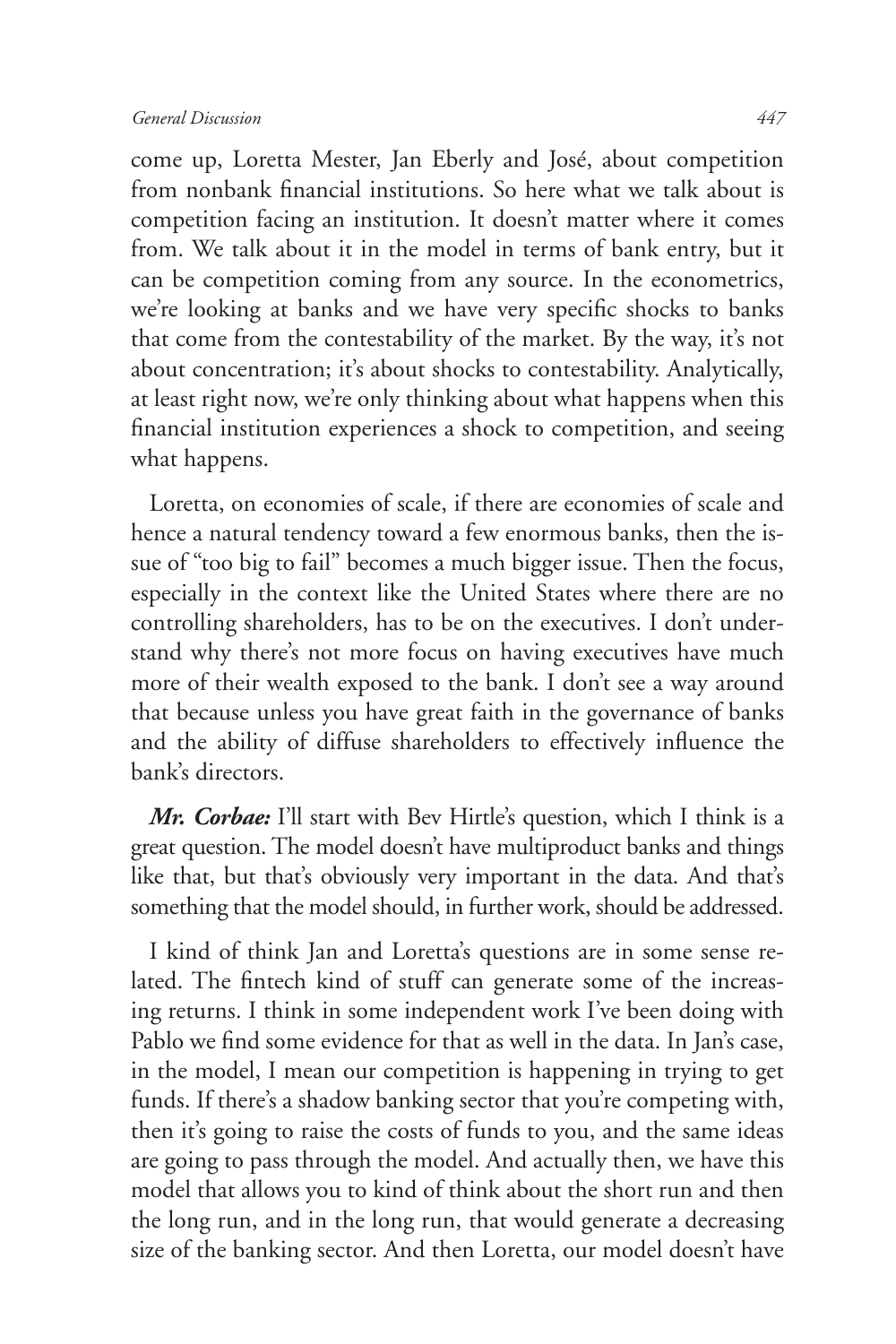increasing returns of scale in it, but if you had increasing profitability, it would naturally generate. That can kind of go against. Just natural forces can make for some entry as well if they have access to those kinds of technologies. I think it's a very complicated question but I think there are increasing returns in the industry. And in this other work, we actually have that in the model.

José, so I think that's a very good question too. Your first thought would be that by putting, in our model we literally have leverage requirements but there's a map in between that and capital requirements. But increasing capital requirements, the typical story is it's going to make banks less profitable. But there are all kinds of things involved in how profitability works and one of the things in making leverage lower that actually makes banks safer in the model, and that can raise profitability along that dimension. So it's not clear is the question. We actually have it that it can raise profitability and in the end entry into the market and competition.

*Ms. Lund:* I want to build on a couple of the questions. But first let me actually congratulate you on a very interesting and important paper that combines alternative sources of credit along with where the competition is coming from. I think it matters a lot to banks whether the competition is coming on the retail consumer lending side or corporate lending side. When I think about different sources of nonbank lending, there was an interesting paper put out by Brookings Papers on Economic Activity, a few months ago showing that in the U.S. mortgage market, more than half of mortgages are now coming from nonbank lenders. At the same time, we've heard about fintech and peer-to-peer type lending for consumers. On the corporate side, I think it's a very different source of competition and could have different results in how you trade off stability and competition. So on the corporate side, we've seen the tripling of the corporate nonfinancial corporate bond market where the largest companies can go issue bonds. But you've also seen the rise of these private credit funds run by asset management companies. And that's actually nearing a \$1 trillion outstanding right now. So they are able to do bilateral loans to companies. It's a pretty opaque market, but at any rate, I would be interested to see what you think about extending your model to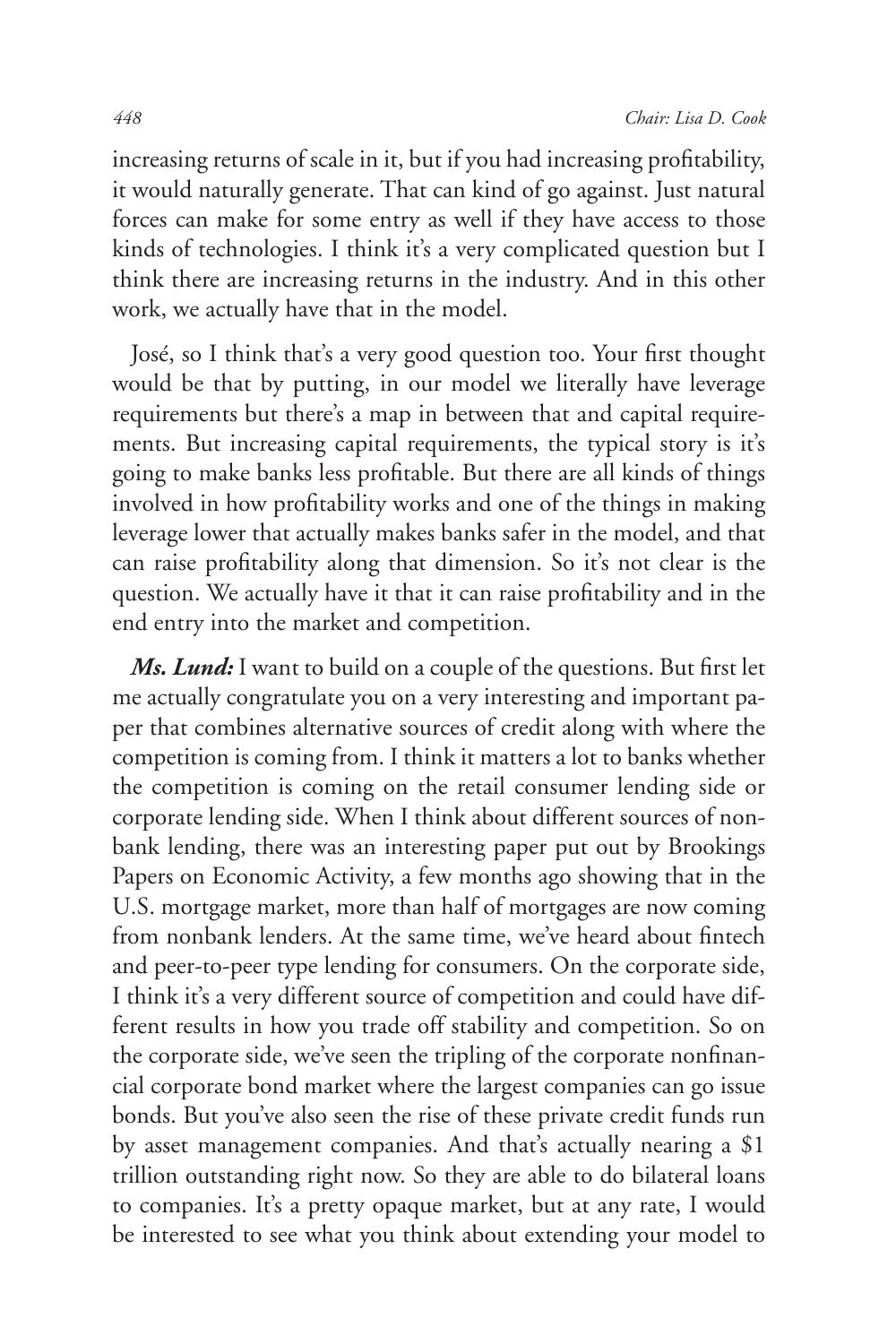have different competition shocks to the banks and how that might affect year results.

*Mr. Dotsey:* This actually was a subbullet in the discussant's slides but she didn't mention it. But it came to my mind. What is it in your environment that prevents private contracts from solving these agency problems? Those types of frictions would seem very important in terms of what the regulator faces in terms of inducing banks. You think of like back-weighted compensation to make the managers have a longer perspective or something like that.

*Ms. Eisfeldt:* I also want to compliment the authors. This is such an important question and it's nice to have a dynamic quantitative model thinking about competition, valuation and incentives. I just wanted to ask a question, and also to put forward a caveat to the idea that equity stakeholders are necessarily good for bank governance. You and I discussed this a little bit in private conversation. I, along with my co-authors Atkeson, D'Avernas and Weill, have a new macro annual chapter on bank valuations in which we argue that the bank really has three claim holders—debt claim holders, equity claim holders and taxpayers. Because taxpayers pay part of the debt claim in case of default, the equity holders actually like the bank to take on excessive risk, and to take on excessive leverage. The more leverage, and the more credit risk the bank takes on, the more chance the equity holders have of ending up in the state of the world where the government bails the bank out. The higher the chance of a bailout, the higher the value of the debt that equity holders can sell initially, while having part of the liability backed by taxpayers. This argument also places a caveat on how much you want to expose the executives of the bank to the upside performance of the bank. I should also just very quickly advertise, in addition to our work that is focused on the drivers of market-to-book ratios, or valuation ratios for banks, in the aggregate time series, a nice paper about the cross section by Meiselman, Nagel and Purnanandam. This paper is very interesting because it shows that the banks that perform the best pre-crisis perform the worst in the crisis. So basically if you want to perform well, meaning if you want a high return on equity, you can lever up, take on more credit risk, make your assets BB instead of BBB. You'll have great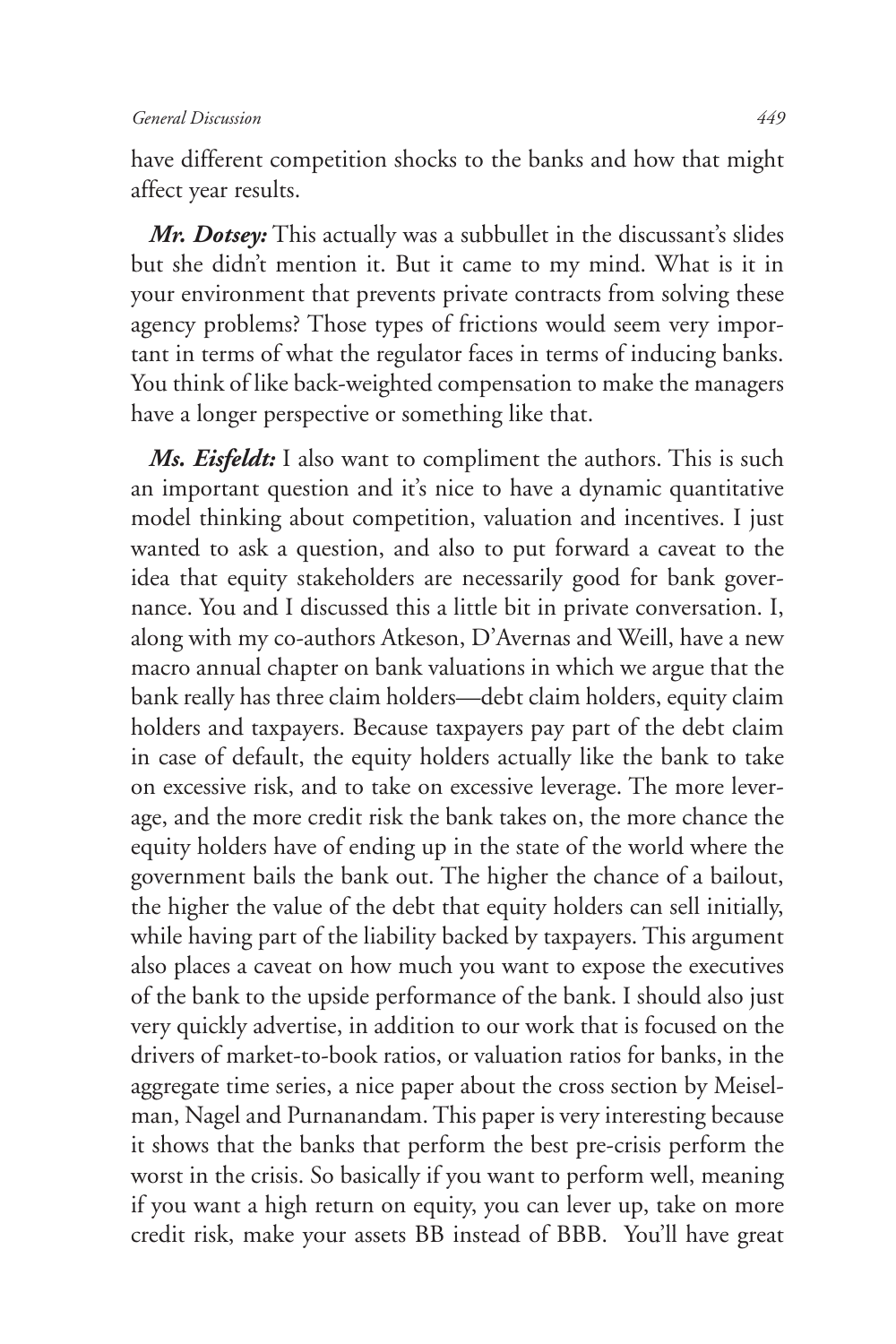performance in normal times, and crash in the crisis, with the benefit of an infusion from taxpayers.

*Mr. Ingves:* A couple of reflections as sort of a practitioner when it comes to this. First of all, it's a very interesting paper and it's nice that you try to put these things together and do the analysis the way you do. But in there, you have a kind of enlightened policymaker. In the real world that's not always the case. So it wouldn't hurt if you also come up with some kind of an analysis when the time frame of the policymaker is identical to the time frame of the management team of the bank. One very practical example of this that comes to my mind is lending to small and medium-size enterprises (SMEs). As long as I can remember, and then I have been in this business for a long time, there is a perennial demand from politicians for diluting the capital requirements to SMEs. What the politicians consider to be insufficient SME financing has always been considered to be a serious problem and SMEs that don't get any money are always vocal, regardless of the risks involved. That's one issue where the time frame really, really matters and where sometimes the policymaker is not as wise as you put it in the paper.

The other reflection is that you talk about risk and capacity to absorb risk in terms of a leverage ratio. And in my capacity as chairman of the Basel Committee now for seven years, I have received an infinite number of complaints about the leverage ratio either from policymakers in different corners of the world, or from bankers. Never from bank shareholders though. It's always bank management teams that come to me or write letters to me saying if you push up the leverage ratio, we promise to do really stupid things. That is always the argument. A counterargument is to say, well if you put in place a 100 percent leverage ratio so that you only use your own money, do you still promise me to do really stupid things? But there's something about the leverage ratio which doesn't jive with the way bankers look at it, and they usually revert to talking about risk weights in different shapes and forms. But when they talk about risk weights, the underlying assumption is that those risk weights will always produce a lower capital requirement than otherwise.